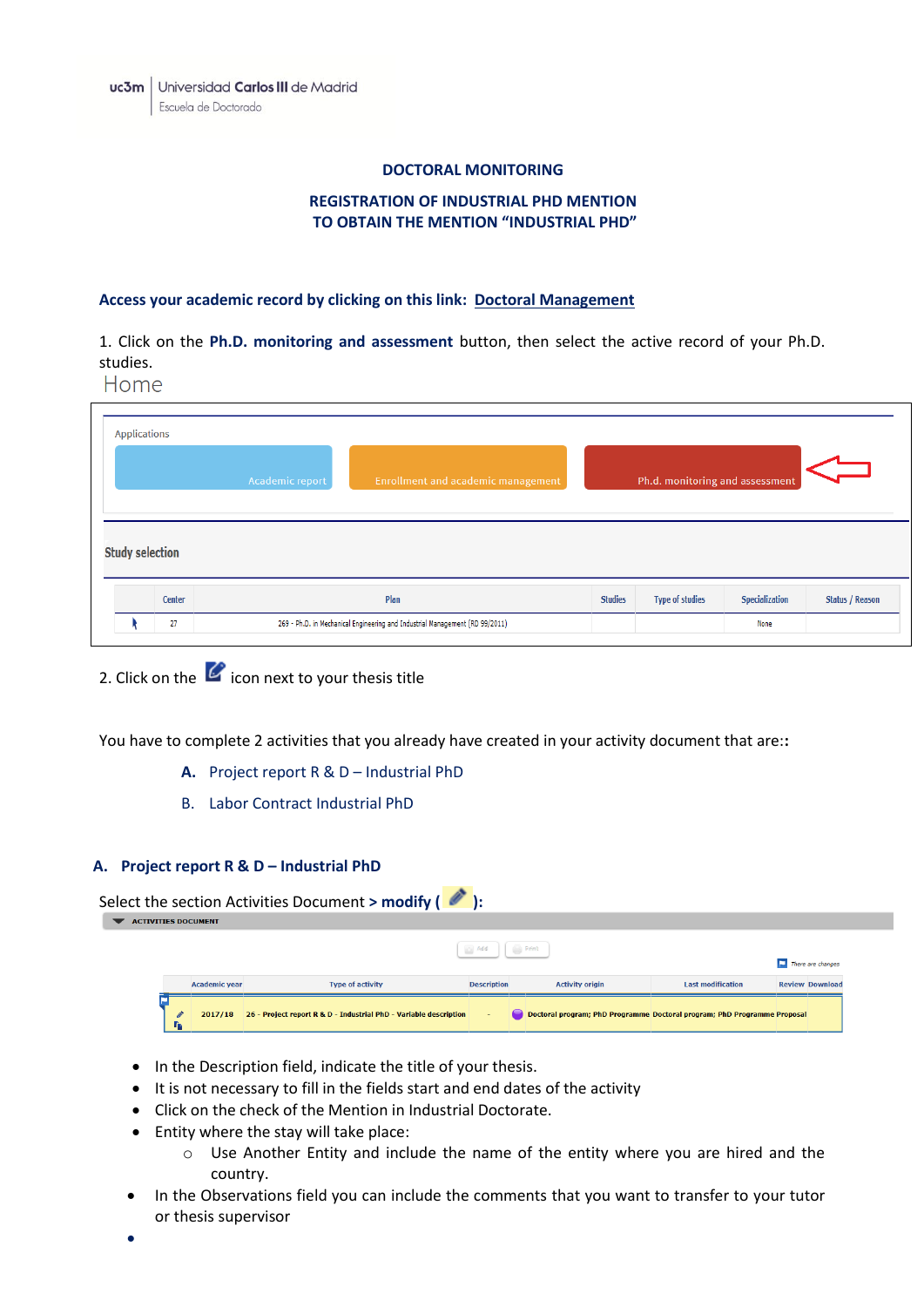You must upload the document Project report R & D (it is not your thesis project, it is the project of the company that frames your thesis project), this report must bear the signatures of the project manager in the company and the tutor and director of your thesis at UC3M and will be endorsed by the academic committee of the program, in the section Attached files Click on Modify to record the activity

|                                                                                 | 2017/18-0                                                                                                     |  |  |  |  |  |
|---------------------------------------------------------------------------------|---------------------------------------------------------------------------------------------------------------|--|--|--|--|--|
| * Type of activity                                                              | 26 - Project report R & D - Industrial PhD - Variable description<br>$\left  \cdot \right $                   |  |  |  |  |  |
| Description                                                                     | Thesis Title<br>⊕<br>aî.                                                                                      |  |  |  |  |  |
| <b>Start date</b>                                                               | (dd/MM/yyyy)<br>End date<br>(dd/MM/yyyy)                                                                      |  |  |  |  |  |
| <b>Mention Text</b>                                                             | $\blacksquare$ No mention<br>$\Box$ Mention in the international doctorate<br>Mention in industrial doctorate |  |  |  |  |  |
| Cotutela<br>$*$                                                                 | $\overline{\phantom{a}}$                                                                                      |  |  |  |  |  |
| Role <sub>9</sub>                                                               | Doctoral $\blacktriangleright$                                                                                |  |  |  |  |  |
|                                                                                 | Institution where the activity will take place                                                                |  |  |  |  |  |
| ⊙<br>University                                                                 | م                                                                                                             |  |  |  |  |  |
| Department/institution<br>⊙                                                     | $\overline{\phantom{a}}$                                                                                      |  |  |  |  |  |
| Registered institution<br>⊙                                                     | م                                                                                                             |  |  |  |  |  |
|                                                                                 |                                                                                                               |  |  |  |  |  |
| $\bullet$<br>Other                                                              | Entity name                                                                                                   |  |  |  |  |  |
| Country                                                                         | Spain<br>₹.                                                                                                   |  |  |  |  |  |
|                                                                                 | Comments -                                                                                                    |  |  |  |  |  |
| <b>O</b> Proposal<br>Attachments -                                              |                                                                                                               |  |  |  |  |  |
| $-$ * Administrative situation<br>Name<br>Project report R & D - Industrial PhD | Date added<br>土义<br>04/06/2018                                                                                |  |  |  |  |  |

## **B. Labor contract Industrial PhD**

Go to the line where the previously registered activity appears and click on  $\bullet$  (modify)